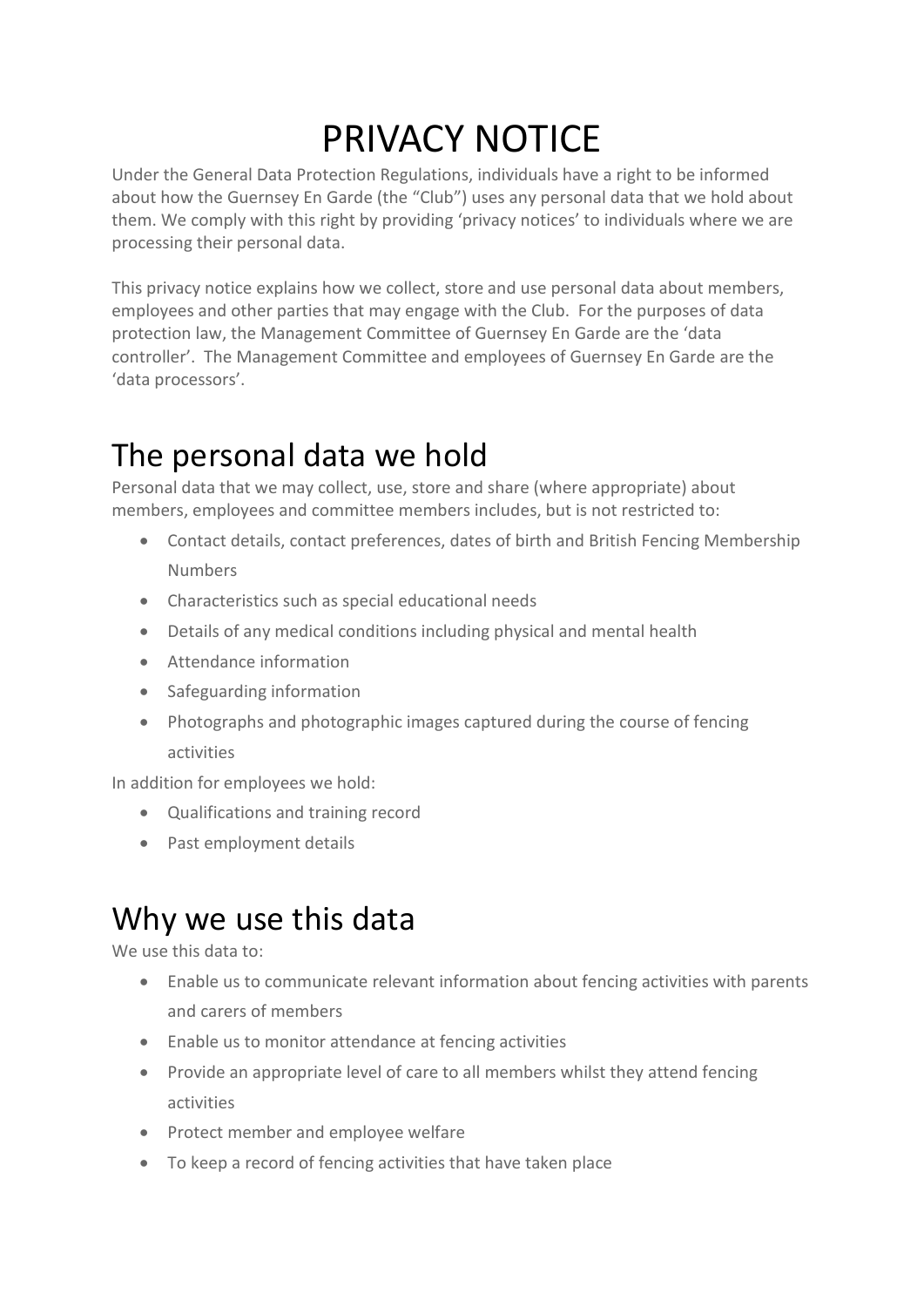- Employ coaches and other relevant administrative staff
- Provide information to other parties that may need the information (e.g. training or competition venues)

## Our legal basis for using this data

We only collect and use member's personal data when the law allows us to. Most commonly, we process it:

- Where we need to comply with a legal obligation
- For the legitimate interest for the purpose of fencing

We may also process a member's personal data in situations where:

- We have obtained consent to use it a certain way
- We need to protect the member's vital interests (or someone else's interests)
- Where we have obtained consent to use member's personal data, this consent can be withdrawn at any time.

### How we store this data

We keep personal information about members whilst they are members of the Guernsey En Garde Fencing Club. We may also keep it beyond their membership if necessary in order to comply with our legal obligations and in line with British Fencing national guidelines.

We keep personal information about coaches and administrative staff whilst they are employees of the Guernsey En Garde Fencing Club. We may also keep it beyond their employment if necessary in order to comply with our legal obligations.

All data relating to members, employees and other parties may be stored in our membership database, in electronic file storage or emails with access limited to members of the Management Committee and employees.

## Data Retention

The data you have provided us with or that we have collected as part of your membership will be retained for the following periods:

**Data: Parent contact details (name, email and postal addresses and telephone numbers)**

- **Basis for processing:** Completion of membership and activity related administration; to contact parents/carers in event of an emergency.
- **Retention Policy:** The duration of the child's membership and for a maximum of two years after the membership has ceased.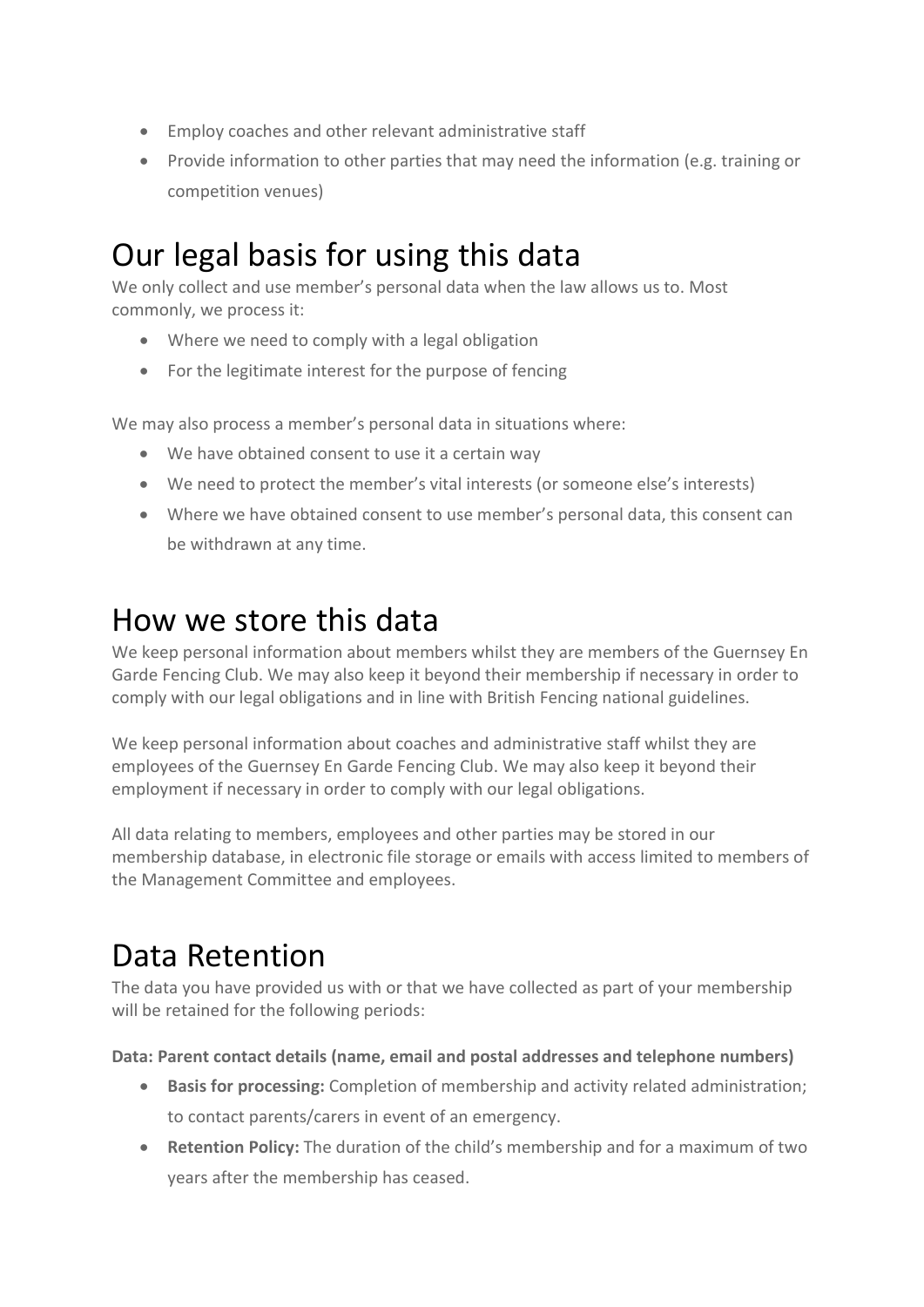#### **Data: Child full name, DOB and British Fencing Membership Number**

- **Basis for processing:** Completion of membership and activity related administration.
- **Retention Policy:** The duration of the child's membership and for a maximum of two years after the membership has ceased.

#### **Data: Child's medical or health-related information including special educational needs**

- **Basis for processing:** Safeguarding member interests and to ensure we comply with any health and safety requirements.
- **Retention Policy:** Safeguarding member interests and to ensure we comply with any health and safety requirements.

#### **Data: Child's medical or health-related information including special educational needs**

- **Basis for processing:** Safeguarding member interests and to ensure we comply with any health and safety requirements.
- **Retention Policy:** The duration of the child's membership and for a maximum of two years after the membership has ceased.

#### **Data: Attendance information**

- **Basis for processing:** Completion of membership and activity related administration.
- **Retention Policy:** The duration of the child's membership and for a maximum of two years after the membership has ceased.

#### **Data: Attainment information**

- **Basis for processing:** Completion of membership and activity related administration i.e. competition participation and results
- **Retention Policy:** The duration of the child's membership and for a maximum of two years after the membership has ceased.

#### **Data: Photographs and Video images**

- **Basis for processing:** Marketing and Communications of Guernsey En Garde Fencing Club activities. CCTV for safety at fencing venues.
- **Retention Policy:** For an unlimited period, with consent.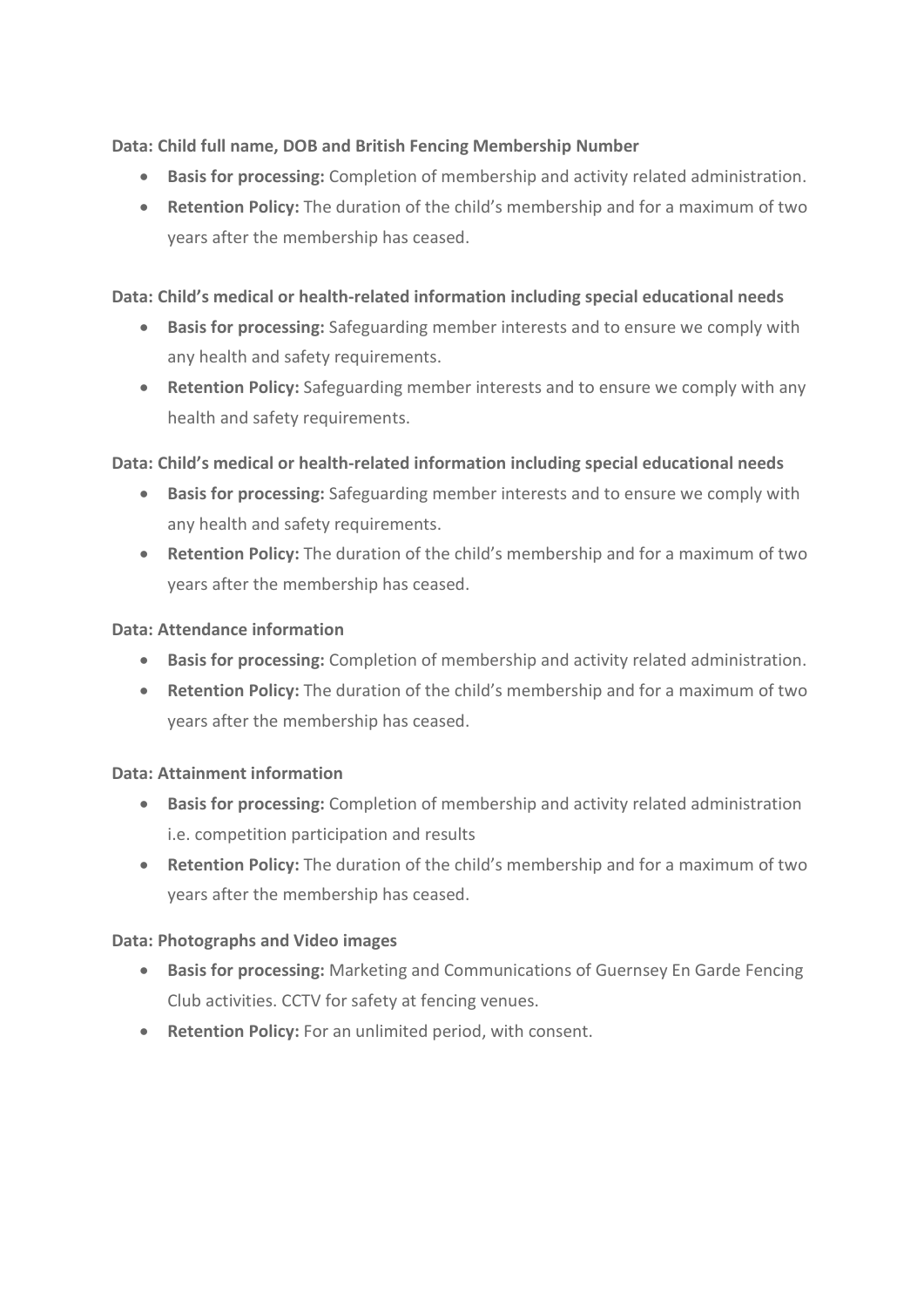**Data: Employee Records**

- **Basis for processing:** To enable the Club to legally employ coaches and administration staff.
- **Retention Policy:** For the period of employment and for a period post employment to comply with relevant laws and regulations.

## Data sharing

We do not share information about members with any third party without consent unless the law allows us to do so. Where it is legally required, or necessary (and it complies with data protection law), we may share personal information with members with:

- British Fencing and associated organisations
- Elizabeth College
- Health and social welfare organisations
- Police forces, courts and tribunals

### Transferring data internationally

Where we transfer personal data to a country or territory outside the EEA, we will do so in accordance with data protection law.

# Parents, Carers, Members and Employees rights regarding personal data

Members and employees have a right to make a 'subject access request' to gain access to personal information that the Club holds about them. Parents/Carers can make a request for their child's data where the child is not considered mature enough to understand their rights over their own data (usually under the age of 12), or where the child has provided consent. Parents also have the right to make a subject access request with respect to any personal data the Club holds about them.

If you make a subject access request, and if we do hold information about you or your child, we will:

- Give you a description of it
- Tell you why we are holding and processing it, and how long we will keep it for
- Explain where we got it from, if not from you or your child
- Tell you who it has been, or will be, shared with
- Give you a copy of the information in an intelligible form